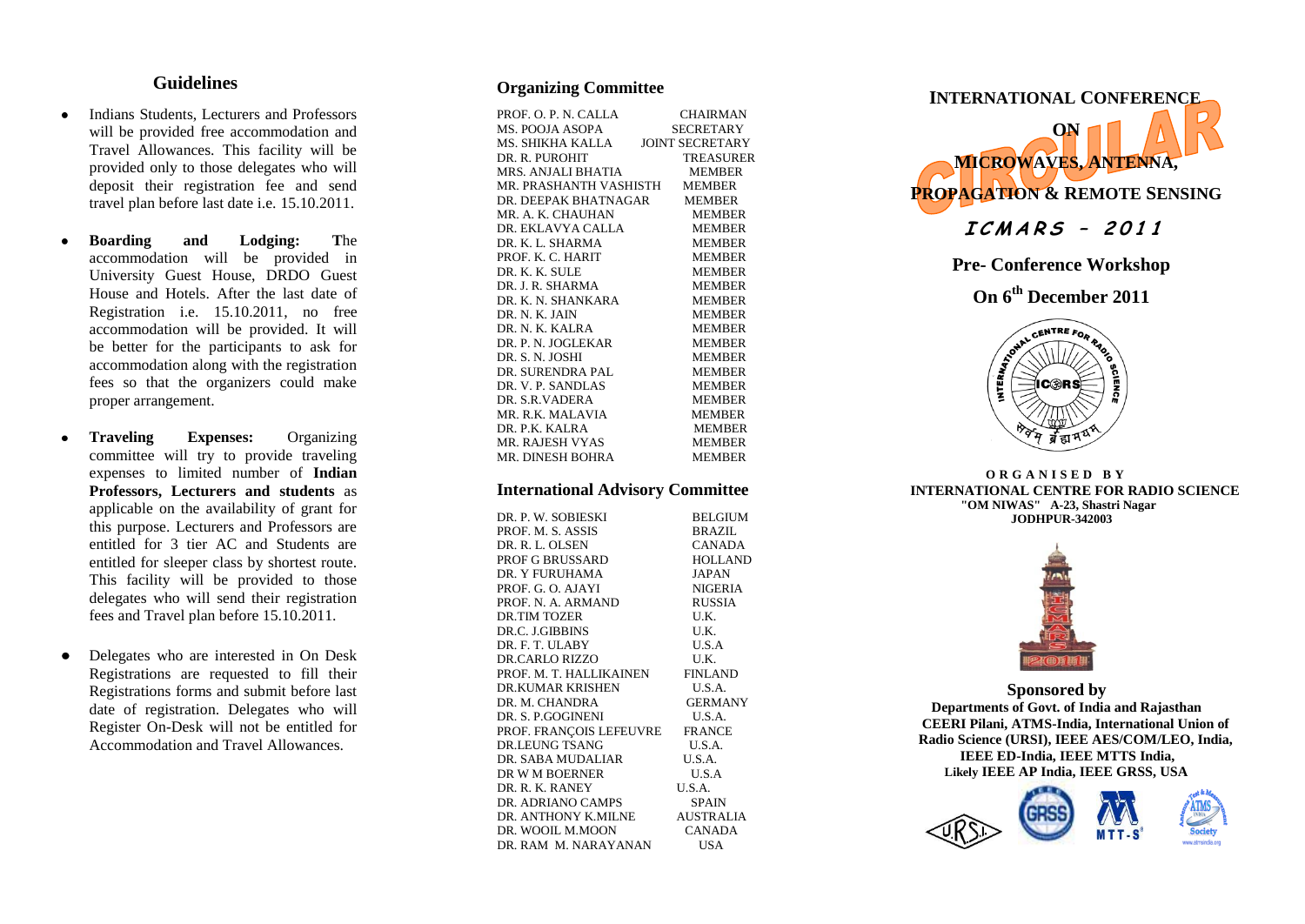## **ABOUT AUTHORS :-**



**Wolfgang-Martin Boerner (IEEE SM"75- F"84, LF"92) received the B.S.(Abitur) degree from the August von Platen Gymnasium, Ansbach, Germany, the M.S. (Dipl.-Ing.) degree from the Technical University of Munich, Munich, Germany, and the Ph.D. degree from the Moore School of Electrical Engineering, University of Pennsylvania, Philadelphia, in 1958, 1963, and 1967, respectively. Prof. Boerner serves now a Professor Emeritus and Distinguished Research Scientist at Department of Electrical Engineering and Computer Science, University of Illinois, Chicago as Professor and Director of its Communications, Sensing & Imaging a nd Navigation Laboratory. He holds the Distinguished**

**Visiting Chair Professor (2004) position of the National Central University of Taiwan in Chung-Li, Taiwan; and for 2005 the Distinguished Visiting Chair Professor position of "The Electromagnetics Academy" of Zhejiang University at Hangzhou in China – involved in the "advancement of extra-wideband polarimetric imaging radar & SAR theory and technology". For his contributions toward linking international research centers of Oceania & East/Austral-Asia via the Americas with Eurasia & Europe, Prof. W-M. Boerner was honored most recently with the distinguished IEEE-GRSS Outstanding Services Award for 2005 and that of IECE-SANE for 2007. Dr. Boerner is a Life Fellow of IEEE and Fellow of the OSA, SPIE, AAAS and of IEICE. He has been awarded the Alexander von Humboldt U.S. Senior Scientist, the Japan Society for the Promotion of Science Senior U.S. Scientist, and the U.S. Navy Distinguished Senior Professor awards, respectively. He is the University of Illinois Senior Scholar, member of the Sächsische Akademie der Wissenschaften zu Leipzig, the Akademie-Forum (Academy) of Science and Technology of Germany, and he was awarded the Doctor Honoris Causa of the Tomsk State University Cluster in Tomsk (2000); an Honorary Doctorate, Dr. h.c., from the University of Rennes 1 in** 

**Rennes, Brittany, France (2003); and another Honorary Doctorate of Engineering, Dr.-Ing. E-h., from the Friedrich-Alexander University of Erlangen-Nürnberg in Erlangen, Frankonia, Germany (2003). Professor Boerner was elected a member of the IUCN SSC/WI Crane Specialist Group 2005-2008, and he is an active member of various nature and migratory bird conservation groups including NABU, BUND, ICF, WBI, WBSJ, WBST and so on, and specializes on the conservation of wetland and desert habitats for cranes – worldwide.**

**Dr. MADHU CHANDRA Chairman URSI Commission F. Chair, Department of Microwave Engineering and Photonics, Chemnitz University of Technology Germany.**



**He is currently full Professor and Head of the Department of Microwave Engineering and Photonics at the Chemnitz University of Technology, Chemnitz, Germany. He is also the Pro-Dean of the Faculty of Electrical Engineering. Prof. Chandra is the Chairman, deemed Chairman of the International URSI Commission on Wave Interaction and Propagation. (Commission F). The presenter has more than 30 years of professional experience. He studied at the universities of Delhi, Cambridge and Salford as well as the Institute of Physics (Stoke-on-Trent). He holds a Ph.D. and B.Sc. degrees.**

## **ABOUT WORKSHOP**

**Learning Microwaves through CAD** by **Dr. M.Chandra**, Chairman Commission `F' URSI, Dean, Faculty of Eng., University of Chemnitz, Germany.

**Polarimetric Radar** by **Dr. W.M.Boerner**, University of Illinois, Chicago.

### **Topics of the Workshop:**

### 1. POL-IN-SAR

2. Microwave Engineering Concepts for Modern Waveform-Radars in Remote Sensing

| <b>Registration Fee</b> (The form is enclosed along with this brochure) |  |  |  |  |  |  |  |
|-------------------------------------------------------------------------|--|--|--|--|--|--|--|
|-------------------------------------------------------------------------|--|--|--|--|--|--|--|

| <b>Registration*</b>  |                              |                              |                             |  |
|-----------------------|------------------------------|------------------------------|-----------------------------|--|
|                       | Fee for delegates (INR/ USD) |                              |                             |  |
|                       | Conference                   | Workshop                     | $Conf + W$                  |  |
| Individual            | 7500 INR/<br>500 USD         | 7500 INR/<br>500 USD         | 14000 INR/<br>900 USD       |  |
| Central<br>Govt.      | <b>7500 INR</b>              | 7500 INR                     | 14000 INR                   |  |
| <b>State</b><br>Govt. | 5000 INR                     | 5000 INR                     | 9000 INR                    |  |
| <b>Students</b>       | 3500 INR/<br><b>250 USD</b>  | 3500 INR/<br><b>250 USD</b>  | 6000 INR/<br><b>400 USD</b> |  |
| <b>Industries</b>     | 10000 INR/<br><b>750 USD</b> | 10000 INR/<br><b>750 USD</b> | 19000 INR/<br>1400 USD      |  |

The registration fee includes conference material, tea, lunches and dinners.

### **\*Registration before 01.10.2011 will get 10% discount. Last Date for Registration: 15.10.2011**

**Mode of payment**: All payments have to be made through DD (Demand Draft) in favor of **"Director, International Centre for Radio Science" payable at Jodhpur**.

### **Tariff for Advertisement in Souvenir**

| <b>Position</b>                        | Indian $($ |        |        | Foreign (\$) |
|----------------------------------------|------------|--------|--------|--------------|
|                                        | Colour     | B/W    | Colour | B/W          |
| <b>Back Cover</b>                      | 20,000     |        | 500    |              |
| Inside Front /<br>Inside Back<br>Cover | 15,000     | 10,000 | 400    | 250          |
| <b>Full Page</b>                       | 10,000     | 8,000  | 250    | 150          |
| <b>Half</b> Page                       |            | 4,000  |        | 100          |

|                       | <b>Exhibition Stall Booking</b> |              |
|-----------------------|---------------------------------|--------------|
| <b>Size</b>           | Indian (                        | Foreign (\$) |
| $2*2$ Sq. meters      | 25,000                          | 2500         |
| Table Space           | 10.000                          | 1000         |
| Insertion of Material | 5.000                           | 500          |

**Exhibition:** During this conference, an exhibition will be organized. Educational Institutions and Scientific Organizations from the field of Radio Science and Companies and Industries related to this field & publishers are invited to display their projects and products. The request for participation should reach by 1<sup>st</sup> October 2011 **Best Exhibitors will also be Awarded.**

|                           | Sponsorer's          |                          |
|---------------------------|----------------------|--------------------------|
| <b>Sponsorer's Name</b>   | <b>INR</b> (in Lacs) | <b>USD</b> (in thousand) |
| <b>Platinum Sponsorer</b> | 5.00                 | 25.00                    |
| <b>Golden Sponsorer</b>   | 3.00                 | 15.00                    |
| <b>Silver Sponsorer</b>   | 1.50                 | 7.50                     |
| <b>Bronze Sponsorer</b>   | 1.00                 | 5.00                     |
| <b>Copper Sponsorer</b>   | 0.75                 | 3.75                     |